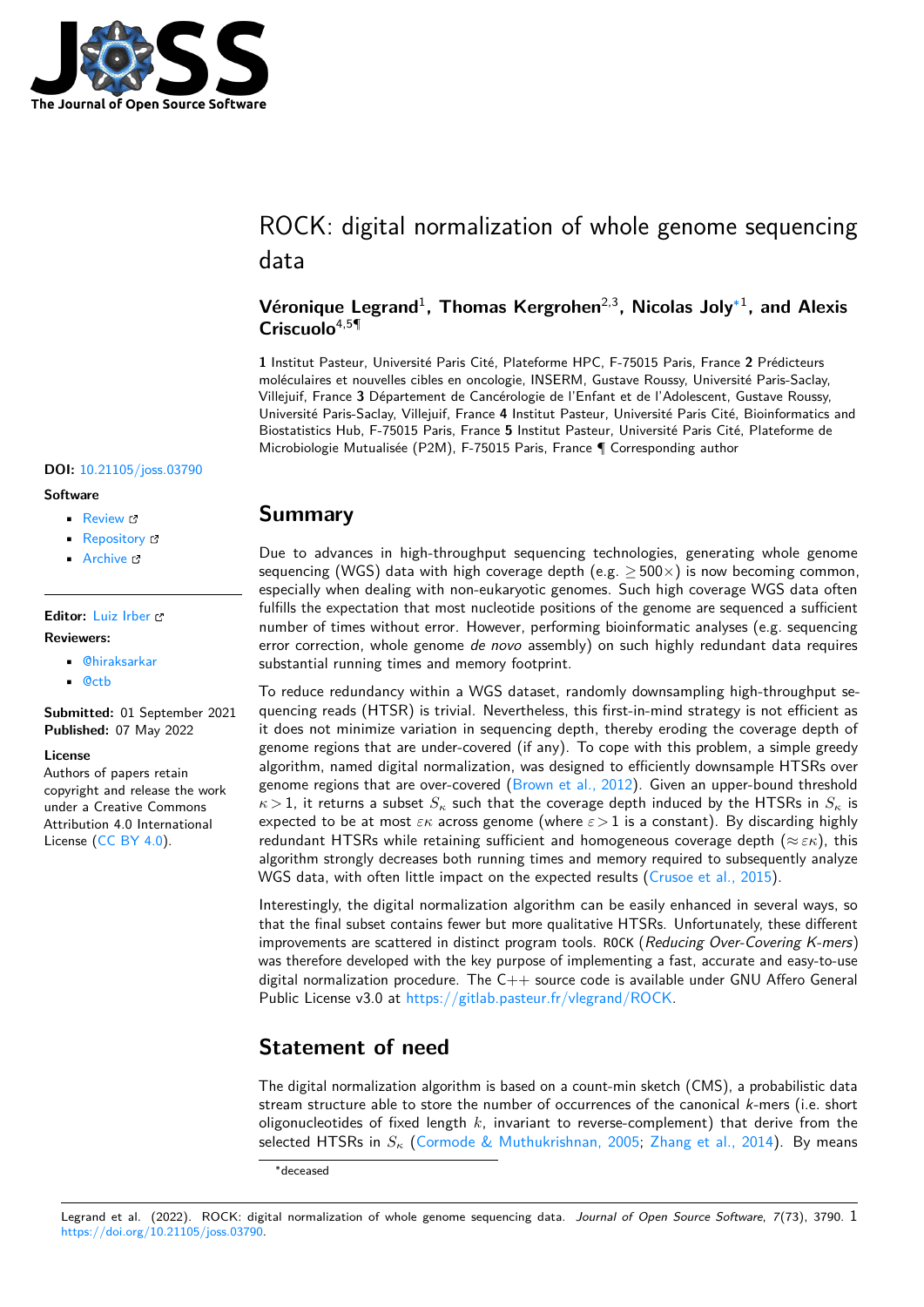

of this CMS, the k-mer coverage  $c_k(r)$  of any new HTSR r (i.e. the k-mer coverage depth of the corresponding genome region induced by the selected HTSRs already in  $S_{\kappa}$ ) can be approximated by the median number of occurences of the  $k$ -mers derived from  $r$ . The algorithm iterates over all HTSRs r to progressively fill  $S_{\kappa}$ : when  $c_k(r) \leq \kappa$ , r is added into  $S_{\kappa}$  and the CMS is updated with every  $k$ -mers of  $r$ . At the end, the coverage depth induced by the selected HTRs in  $S_k$  is therefore expected to be upper-bounded by  $\varepsilon \kappa$ , where  $\varepsilon = \ell/(\ell-k+1)$ and  $\ell$  is the average HTSR length. This initial version of the algorithm can be run using either the Python program normalize-by-median from the package khmer [\(Crusoe et al., 2015\)](#page-3-2), the Java program BBnorm from the package *BBTools* [\(Bushnell, 2014\)](#page-3-5) or the  $C++$  program BigNorm [\(Wedemeyer et al., 2017\)](#page-3-6).

Of note, since the HTSRs are selected stepwise, the digital normalization algorithm may be improved by first considering the longest HTSRs, therefore yielding a subset  $S_{\kappa}$  containing quite less HTSRs. In a similar fashion, the input HTSRs may also be first sorted according to their decreasing quality, estimated as the sum of Phred scores. Such a preliminary sorting results in an optimized subset  $S_{\kappa}$  containing long and high-quality HTSRs. This quality-based sorting step can be set when performing the particular normalization procedure implemented in the program ORNA [\(Durai & Schulz, 2019\)](#page-3-7).

Finally, given a small lower-bound threshold  $\kappa'$  ( $<\kappa$ ), the digital normalization approach can be easily extended to return a subset  $S_{\kappa',\kappa}\!\subset\!S_\kappa$  that does not contain the HTSRs with  $k$ -mer coverage lesser than  $\kappa'$ . By means of the CMS that stores the number of occurences of all canonical k-mers deriving from  $S_\kappa$ , every HTSR  $r$  such that  $c_k(r)\!\leq\!\kappa'$  is simply discarded, therefore yielding a final subset  $S_{\kappa',\kappa}$  whose overall coverage depth lies between  $\varepsilon\kappa'$  and  $\varepsilon$ K. This second-pass strategy thus discards HTSRs containing many infrequent *k*-mers, e.g. incorrectly sequenced, artefactual or contaminating HTSRs. Unfortunately, this useful approach is implemented by a few program tools only, e.g. BBnorm.

The main purpose of ROCK is to pool these complementary strategies to obtain a complete and efficient digital normalization procedure. It was designed to be used as a preprocessing step prior to performing fast genome de novo assembly. ROCK is a command-line program that may consider up to 15 input FASTQ files containing HTSRs from different single-end (SE) or paired-end (PE) sequencing. Both lower and upper thresholds  $\kappa'$  and  $\kappa$  can be set by the user, as well as the length  $k \leq 31$ . As the CMS size is a key parameter to obtain fast running times while keeping accurate results (see Implementation), ROCK is also able to automatically calculate it, provided that the number of distinct canonical k-mers is specified.

#### **Implementation**

ROCK first reads the input FASTQ file(s) to store the location of each HTSR into a container  $M[x][y]$  based on std::map, where  $M[x][y]$  corresponds to the yth SE/PE HTSR(s) with the quality score x (i.e. the sum of Phred scores). Each entry  $M[x][y]$  contains the minimum necessary information to quickly get the associated SE/PE HTSR(s), i.e. the index of the corresponding file(s) and the index (i.e. offset from the start of the file) of the  $SE/PE HTSR(s)$ . Using such a structure enables to quickly traverse every HTSR in their decreasing quality order. However, as each traversed HTSR is read using its offset-related values stored in  $M[x][y]$ , input FASTQ files should be uncompressed.

The CMS is a two-dimensional  $\lambda \times m$  array  $\mathbb{C}[i][j]$ , for which each of the  $\lambda$  rows is associated to a *mod prime* hashing function  $h_i$  on  $[0,m]$ , with  $m=$ UINT\_MAX (i.e.  $2^{32}\!-\!1)$ . Every *k*-mer is associated with one entry  $\mathbf{C}[i][j]$  for each row i, where j is the hashing value returned by  $h_i$ for that k-mer. To add a canonical k-mer occurence into the CMS, each of its  $\lambda$  associated entries is incremented by one. As a consequence, when  $\kappa \le 255$ , the CMS is a two-dimensional array of unsigned char with a memory footprint of  $4\lambda$  Gb; when  $\kappa$  > 255, the unsigned short type is used, with twice RAM usage.

Legrand et al. (2022). ROCK: digital normalization of whole genome sequencing data. Journal of Open Source Software, 7(73), 3790. 2 [https://doi.org/10.21105/joss.03790.](https://doi.org/10.21105/joss.03790)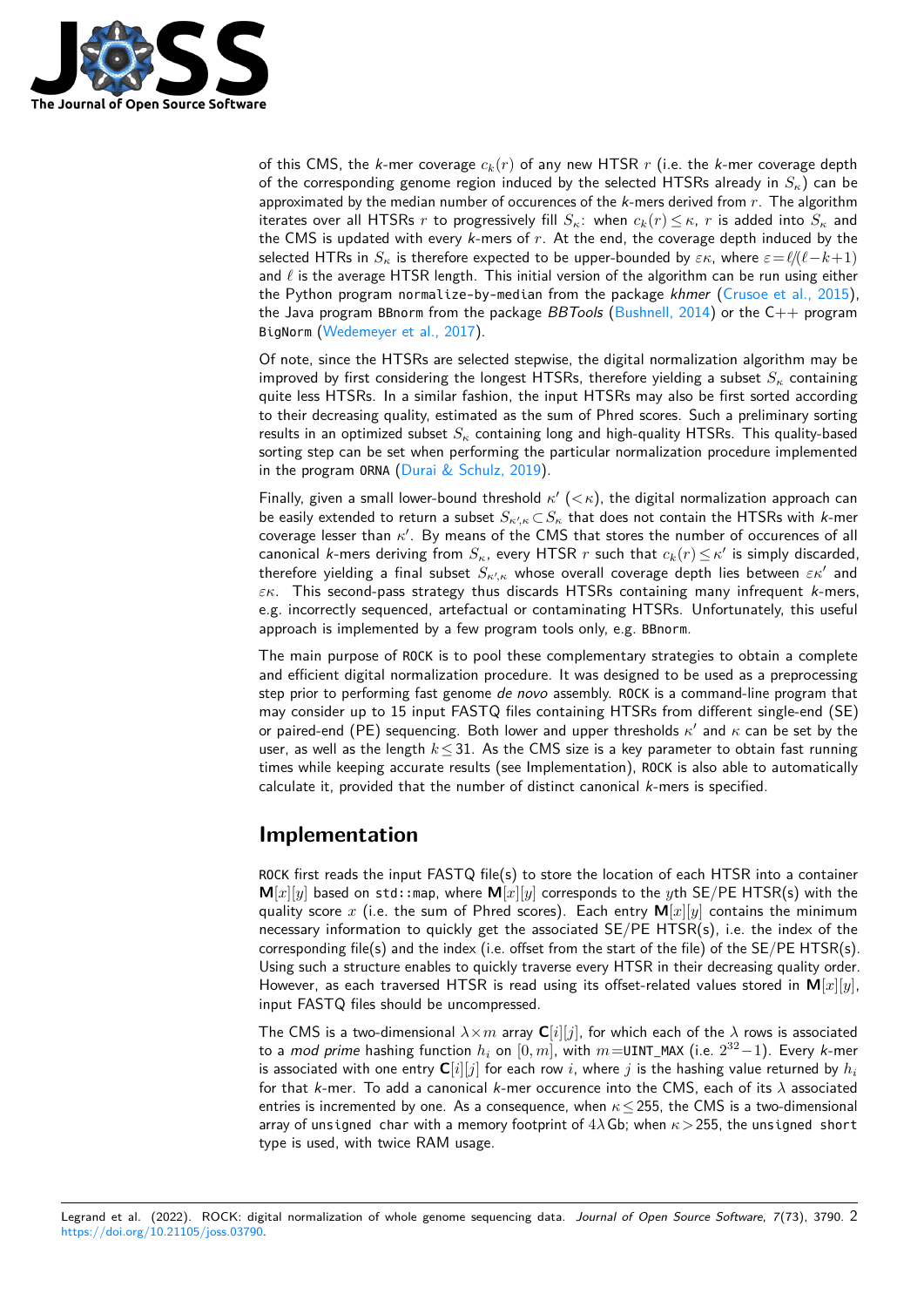

By definition, the number  $\eta$  of occurences of any given canonical k-mer in the CMS is expected to be the minimum value  $\tilde{\eta}$  among the  $\lambda$  associated entries. However,  $\tilde{\eta}$  can be strictly higher than the true number  $\eta$  of occurences with a probability  $p_{FP}$  [\(Cormode & Muthukrishnan,](#page-3-3) [2005\)](#page-3-3), henceforth a false positive (FP) probability. Following Kim et al. [\(2019\)](#page-3-8), when  $\lambda = 1$ , the probability that an arbitrary entry of **C** is strictly higher than a threshold  $\theta$  after inserting n distinct *k*-mers is  $\pi_{\theta,n} \!=\! 1 {-} \sum_{z\leq \theta} b_{n,1/m}(z)$ , where  $b_{n,p}$  is the probability mass function of the binomial distribution  $B(n,p)$ . Therefore, one gets  $p_{\text{\tiny FP}}\!=\!\pi^\lambda_{\theta,n}$  with  $\theta\!=\!\kappa$  (or  $\theta\!=\!\kappa'$  if  $\kappa'\!\neq\!0)$ . By default, ROCK uses  $\lambda = 4$  and a FP probability cutoff  $\tau = 5\%$ , which can cope with up to  $n = 10$  billions distinct canonical k-mers while verifying  $p_{\text{FP}} < \tau$  with any  $\kappa > \kappa' > 1$ . However, when the number  $n$  of distinct canonical  $k$ -mers is provided by the user, ROCK automatically computes the smallest integer  $\lambda$  such that  $\pi_{\theta,n}^{\lambda}<\tau,$  which often results in  $\lambda\!=\!1$  with WGS data from small genomes (see Example).

After instantiating a CMS with all entries set to 0, ROCK performs the digital normalization procedure by traversing  $M[x][y]$  from the highest to the lowest quality x. For every SE/PE HTSR(s) r, the number  $\alpha$  of canonical k-mer occurences  $\tilde{\eta} \leq \kappa$  is obtained by querying the CMS, and next compared to the total number  $\beta$  of canonical k-mers. If  $2\alpha > \beta$ , then the median of the k-mer occurence values is strictly higher than  $\kappa$ , and r is/are not selected; otherwise,  $r$  is/are selected and the corresponding k-mers are added in the CMS. When  $\kappa' \neq 0$ , the second pass is next performed on the selected HTSRs following the same approach. ROCK runs the entire procedure using only a unique thread. At the end, all selected HTSRs are written into FASTQ-formatted output file(s). Of note, to avoid mixing up HTSRs that derive from different WGS strategies (e.g. different insert sizes), each input file corresponds to its own output file.

# **Example**

To illustrate the performances of ROCK on a real-case high coverage WGS dataset, we considered the Illumina PE sequencing (run accession [SRR2079909\)](https://www.ebi.ac.uk/ena/browser/view/SRR2079909) of the Clostridium botulinum ATCC 9564 genome (assembly accession GCA  $0.01273225$ ), of length  $l = 3.813,606$  base pairs (bps). The two FASTQ files were first processed using AlienTrimmer [\(Criscuolo & Brisse,](#page-3-9) [2013\)](#page-3-9) to trim off 5'/3' regions containing many sequencing errors (i.e. Phred score cutoff  $Q= 20$ ) or stretches of identical nucleotides. After discarding too short (i.e.  $< 100$  bps) and unpaired HTSRs, a total of 4,973,401 PE HTSRs remained (2,756,008,939 bps, average length  $\ell = 277$  bps), corresponding to a coverage depth of ~722 $\times$ .

To reduce this high coverage depth to  $c = 50 \times$ , ROCK (v1.9.6) was run with  $k = 25$  and  $\kappa = c/\varepsilon \approx 45$ . To assess the optimal CMS size  $\lambda$ , the total number  $n= 105,584,331$  of distinct canonical k-mers was estimated using ntCard (Mohamadi et al.,  $2017$ ), and next specified to ROCK, leading to  $\lambda = 1$ . In theory, using  $\kappa = 45$  is expected to yield a subset of  $cl/(2\ell) \approx 344,000$ PE HTSRs totaling  $cl \approx 191$  Mbps. Obtained results are summarized in Table [1.](#page-2-0)

<span id="page-2-0"></span>**Table 1:** Running times (min:sec), and numbers of PE HTSRs and corresponding base pairs (bps) returned by ROCK (on 1 thread) with  $\kappa = 45$  and varying  $\kappa'$  values.

|               | run. time | no. PE HTSRs | no. bps     |
|---------------|-----------|--------------|-------------|
| $\kappa'$ = 0 | 3:16      | 424,040      | 244,188,971 |
| $\kappa' = 2$ | 3:22      | 386,665      | 227,069,995 |
| $\kappa' = 4$ | 3:23      | 371,834      | 220,241,468 |
| $\kappa' = 6$ | 3:24      | 370,336      | 219,612,591 |
| $\kappa' = 8$ | 3:24      | 369.994      | 219,471,025 |

For comparison sake, comparable standard digital normalizations ( $\kappa$  = 45 and  $k$  = 25) were also carried out on the same computer (AMD Epyc 2.2 GHz processor, 128 Gb RAM) using other